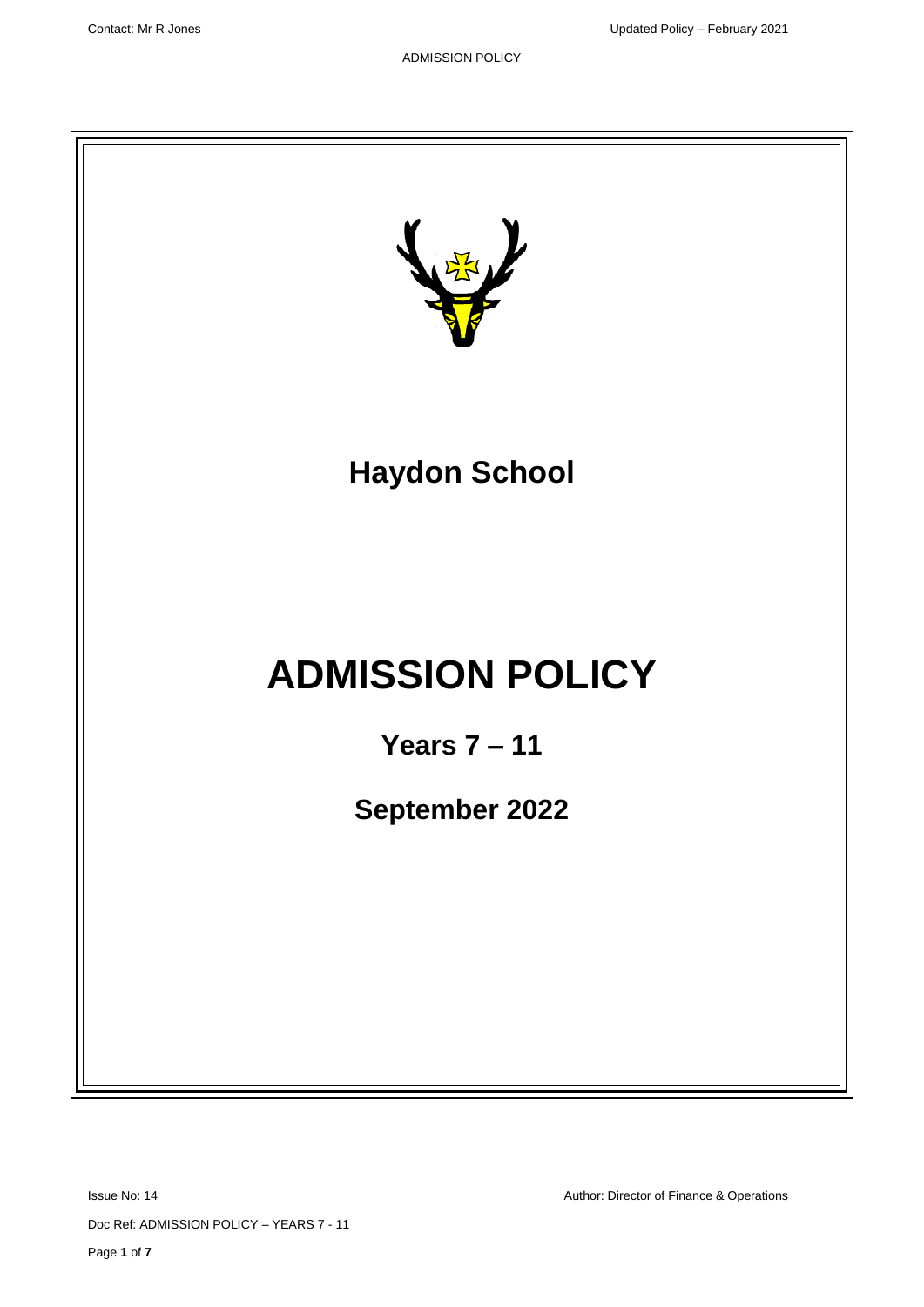### **INTRODUCTION**

Haydon School ("the Academy") is a secondary academy with a sixth form located in the London Borough of Hillingdon. We are also the "admission authority" for the Academy and therefore responsible for determining and implementing the admission arrangements for our Academy each year in accordance with the School Admissions Code 2014 ("the Code") and other legislation.

This Admission Policy applies to new admission into Years 7 to 11 into the Academy. There is a separate Admission Policy for Years 12 to 13 (Sixth form).

### **1. EQUALITY AND INCLUSION**

The Academy is fully inclusive and welcomes applications for the admission of children of all abilities and needs, including those with special educational needs and disabilities. The Academy fully complies with its responsibilities under the Equality Act 2010.

### **2. CHILDREN WITH AN EDUCATION HEALTH AND CARE PLAN**

- 2.1 There are separate statutory procedures in place which govern the admission of children with an education health and care plan ("EHC plan") has been issued by their Local Authority. This means that the parents of children who have an EHC plan, or are being assessed for an EHC plan, should not apply for admission to the Academy under this Admission Policy. If parents have a preference for a particular school, they need to make their home Local Authority aware of this so that this is taken into account by the Local Authority in deciding which school is suitable for the child's age, ability, aptitude and special educational needs in consultation with the parents.
- 2.2 Where a child has an EHC plan naming the Academy as the educational provider, the child will be admitted to the Academy. Where admission is to Year 7 in September (i.e. in the normal admission round), the number of places available within the PAN for other children will be reduced.

### **3. PUBLISHED ADMISSION NUMBER ("PAN")**

The published admission number ("PAN") for Year 7 at the Academy is 300 pupils.

### **4. ALLOCATION OF PLACES**

The places will be allocated to all children whose parents have expressed a preference for the Academy in the Common Application Form.

Where more applications are received than there are places available, the available places will be allocated in the following order of priority:

### 4.1. Looked After and Previously Looked After Children

Looked after and previously looked after children will be allocated places under this category by reference to the proximity of the child's home address (as defined by this policy) to the Academy, with those living nearer receiving higher priority.

A "looked after child" is a child in public care at the date on which the application is made. A "previously looked after child" is a child who was in public care, but ceased to be so because they were adopted or became subject to a residence order or special guardianship order immediately after being in public care.

To be included in this category, the application must be supported by the relevant Local Authority's Children's Services Department. In the case of a previously looked after child, a copy of the adoption or special guardianship order must also accompany the application for admission.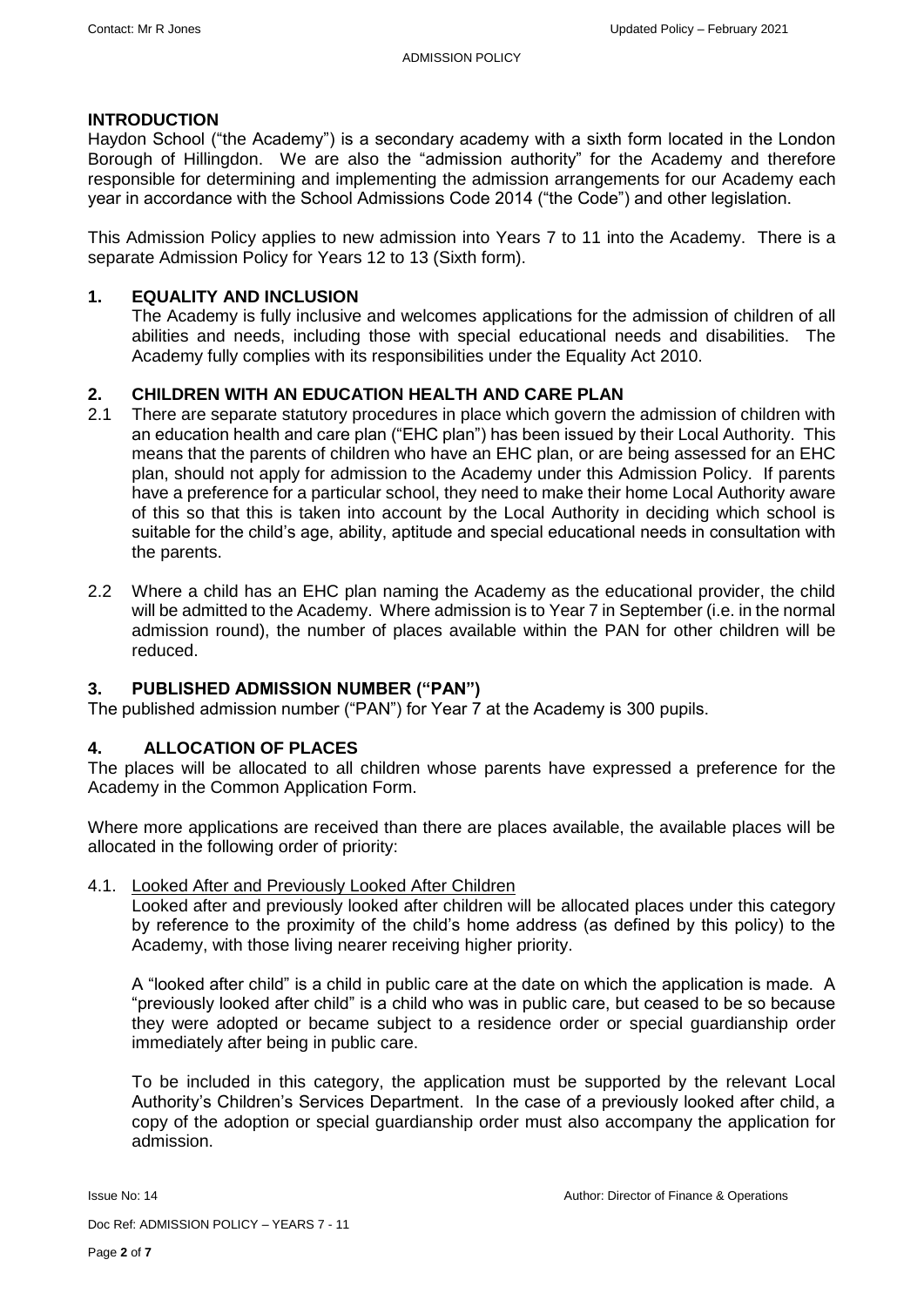### 4.2 Children with a Sibling at Haydon School

Children who will have a sibling at Haydon School at the date of admission will be allocated places under this category by reference to the proximity of the child's home address (as defined by this policy) to the Academy, with those living nearer receiving higher priority.

In all cases the sibling must be living at the child's home address (as defined by this policy) and being brought up within the same core family unit as a sibling to the applicant child. For the purpose of admissions we define a sibling as:

- a brother or sister sharing the same parents
- adopted and foster brothers or sisters
- a half brother or sister, where two share one common parent
- a step brother or sister, where two children are related by parents' marriage or partnership. The partners must have co-habited in a permanent relationship (as if they were husband and wife or civil partners) for a minimum of two years.

For the avoidance of doubt, a child of a friend or extended family member (for example, a cousin) living at the same address as the applicant child will not be a "sibling" for the purpose of this policy.

In order to apply under this category, parents must ensure that full details of the sibling are stated within the Common Application Form. Failure to do so will result in the child being placed into the next category that applies.

### 4.3. Children of Employees of Haydon School

Up to 5 children with a parent who has been employed by Haydon School for a period of at least two years at the application deadline, or who were recruited to fill a vacant post for which there was a demonstrable skill shortage, will be allocated places under this category by reference to the proximity of the child's home address (as defined by this policy) to the Academy, with those living nearer receiving higher priority.

In order to apply under this category, the parent who is the employee of Haydon School must complete an online school application via the eAdmissions Portal (links can be found on the Hillingdon Local Authority's website) **and** send a separate letter addressed to the School's Admissions Committee which confirms that they are an employee. Failure to provide this by the closing date for applications will result in the child being placed into the next category that applies.

### 4.4 All Other Children

Children who do not fall into any of the categories above will be allocated places under this category by reference to the proximity of the child's home address (as defined by this policy) to the Academy, with those living nearer receiving higher priority.

# **5. CHILD'S HOME ADDRESS**

5.1 The home address for this criterion will be deemed to be the child's permanent address as shown on their parents' Council Tax bill. It will be the address at which they live and sleep for more than 50% of their time from Monday to Friday during term time at the application deadline. If there is a genuine equal share custody arrangement between two parents, the address that will be used will be the one that is used address of the parent where the child is registered with a GP. No other address (including a business address) will be accepted.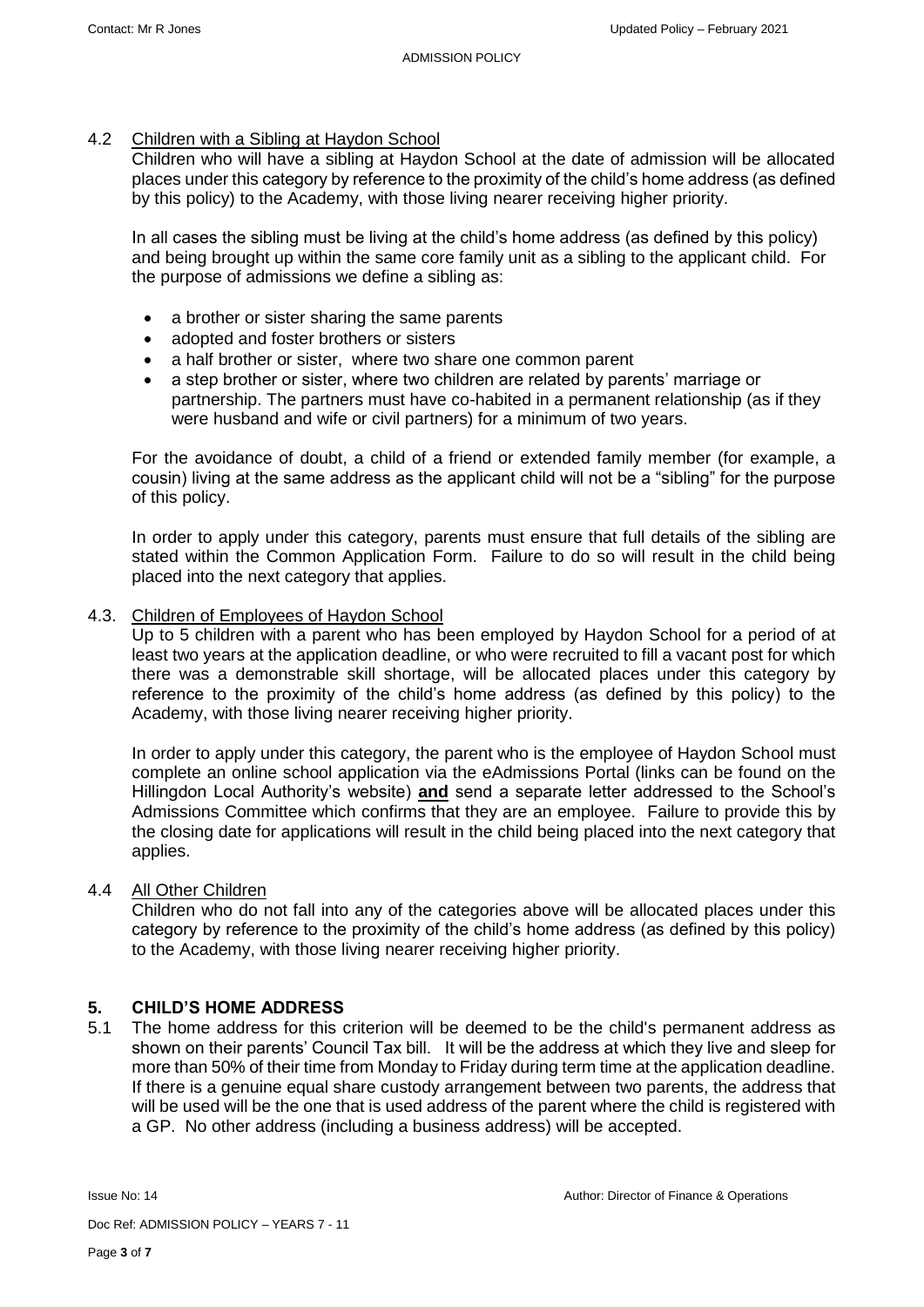5.2 Where there is an issue over whether the home address stated by parents in the application for admission is the child's main home address as defined by this policy, parents may be required to provide documentary evidence to resolve the issue. This may include providing details of the times that the child has spent at the stated home address in the three month period immediately preceding the application deadline.

# **6. DISTANCE MEASURING**

- 6.1 Distance from the school is measured in a straight line (i.e. as the crow flies). The points taken will be from the address point as set by the Ordnance Survey of the residence to the centre of the school (as determined by the Governing Body and for the purposes of this policy is 'Wiltshire Lane, Top Entrance'); the distances are calculated by the LA for applicants for Year 7. 'In Year' admissions will also be measured with the points as set above.
- 6.2 In the case of buildings containing a number of different dwellings (i.e. an apartment block), the distance will be measured from the same point in the building regardless of where within the building the child's home address is actually located, with the tie breaker being applied as necessary.

# **7. TIE BREAKER**

Where two applications cannot otherwise be separated because the distance from the child's home address (as defined by this policy) to the Academy is equal, the order in which places will be allocated will be determined by random lottery in the presence of a person who is independent of the Academy and the Local Authority.

## **8. TWINS AND CHILDREN OF A MULTIPLE BIRTH**

Where a child who is a twin or a child of a multiple birth has failed to achieve a place in the usual way but their twin or at least one of their siblings of a multiple birth has achieved a place in the usual way, those children will be admitted to the Academy above the PAN for that year group, to avoid a situation where they have to attend different schools.

### **9. CHILDREN OF UK SERVICE PERSONNEL AND CROWN SERVANTS**

- 9.1 The Academy will accept applications for the admission of the children of UK Armed Forces Personnel with a confirmed posting in the area of the Academy, or the children of Crown Servants returning from overseas to live in the area of the Academy, in advance of them arriving. This effectively means that these children do not have to be living at the stated home address at the application deadline, as all other children do.
- 9.2 The application for admission must be supported by an official letter declaring the relocation date and a Unit postal address or quartering area address, which will be used as the child's home address for the purpose of applying this Admission Policy.

### **10. APPLICATIONS FOR ADMISSION IN THE NORMAL ADMISSION ROUND**

- 10.1 Applications for admission to Year 7 in September (known as admission "in the normal admission round") must be made to the parent's home Local Authority by visiting the home Local Authority's website (for Hillingdon please visit <https://archive.hillingdon.gov.uk/schooladmissions> and complete the eAdmissions digital application form).
- 10.2 Failure to submit a formal application through your local authority (for Hillingdon, see weblink above) by the application deadline will result in the application being dealt with as a late application, which means that it will be accepted but will not be considered until all applications received on or before the application deadline have been considered, which will substantially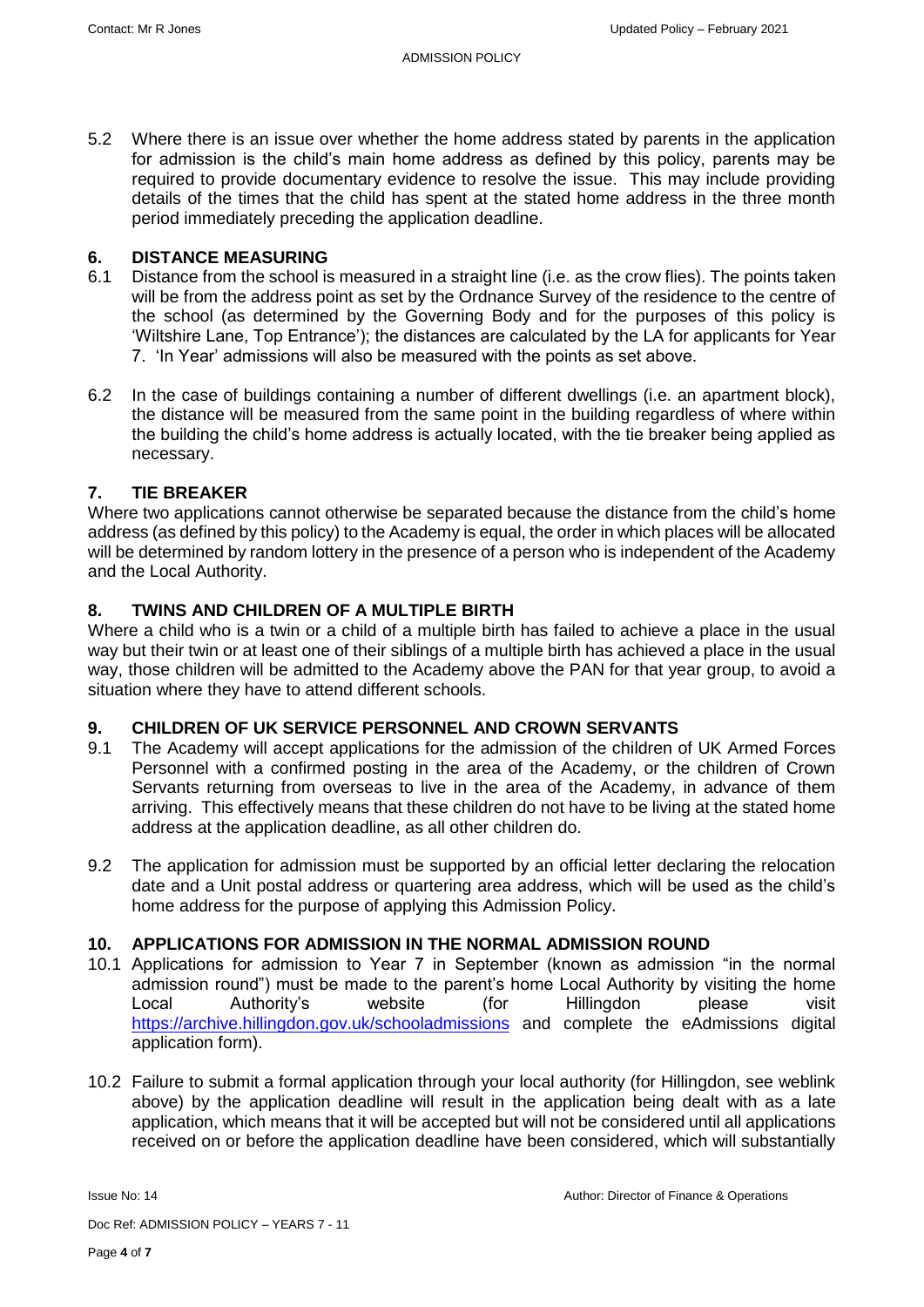reduce the chance of achieving a place.

## **11. APPLICATIONS FOR ADMISSION OUTSIDE NORMAL AGE GROUP**

- 11.1 All parents (whether applying in the normal admissions round or for in-year admissions) have a right to apply for their child to be admitted to a year group above or below their child's normal year group, however it is for the admission authority for each school to decide whether to agree to this or not. Parents do not have an absolute right to decide that their child will be educated outside their normal age group.
- 11.2 In order to apply, parents must write to the Admissions Committee with any supporting documentation. Applications should be submitted as early as possible so that all options are kept open before deadlines pass, as an application for admission will also have to be made within the timescales set out in this document.
- 11.3 On receipt of a written request and any supporting documentation, the Governing Body will need to decide whether to agree or refuse the application. This decision will be made on the basis of the circumstances of each case and in the best interests of the child concerned. The factors the Governing Body will consider include the following:
	- The parent's views;
	- The Headteacher's views;
	- Information about the child's academic, social and emotional development;
	- Where relevant, the child's medical history and the views of their medical professionals;
	- Whether the child has previously been educated outside their normal age group;
	- Whether the child may naturally have fallen into a lower age group if not for being born prematurely.
- 11.4 Where the application is refused, the Academy will write to the parents confirming the refusal, clearly setting out their reasons for their decision. Parents do not have a statutory right of appeal against a decision to refuse an application for a child to be admitted outside their normal age group, however a complaint can be submitted under the Academy's Complaints Policy if the child's parents believe that the Governing Body did not deal with the application properly.
- 11.5 Where the application is agreed in principle, the Academy will write to the parents confirming the agreement in principle. Parents should note that an agreement in principle is not the same as an offer of a place in the desired year group - it is simply an indication that the Governing Body will accept an application for admission of the child to the desired year group. Once an application for admission to the desired year group has subsequently been submitted, it will be processed with all other applications for that year group, applying the oversubscription criteria set out in this policy where that year group oversubscribed. The application for admission must be accompanied by the letter confirming the Governing Body's agreement in principle.
- 11.6 For the avoidance of doubt, this means that even where the Governing Body has agreed in principle to a child being admitted outside their normal age group, there is no guarantee that a place in the desired year group will be achieved for the child.

### **12. ADMISSION TIMETABLE**

12.1 The deadline for applications for admission to Year 7 in the normal admission round is **31** 

Doc Ref: ADMISSION POLICY – YEARS 7 - 11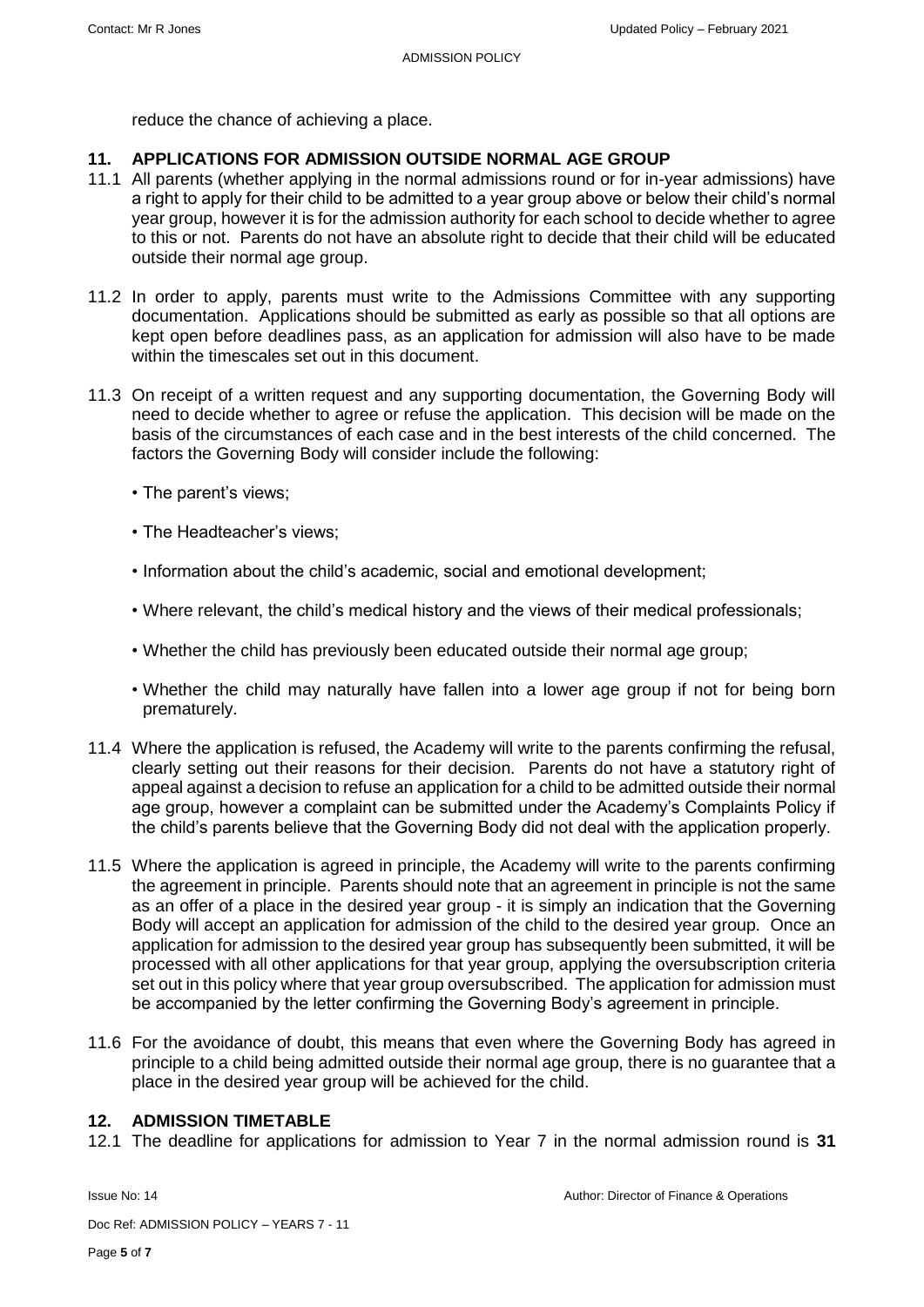**October 2021**. Late applications will be accepted but will not be considered until after all of the applications received on or before the application deadline have been processed, substantially reducing the chance of achieving a place.

- 12.2 National Offer Day for places in Year 7 in the normal admission round is **1 March or the next working day.** On that date, parents will be notified whether their application for admission has been successful or not. Where an application is unsuccessful, the reason for this will be confirmed in the notification letter.
- 12.3 The Acceptance Form must be returned to the Local Authority and must not be returned to the school. Failure to accept your offer will result in the offer of admission being withdrawn and the place will be offered to the next child on the waiting list. The applicant will receive written confirmation of such a withdrawal of a place from the LA and Haydon School will be informed.

## **13. IN YEAR ADMISSION**

- 13.1 Parents who wish to apply for an 'in year' place at Haydon School in Years 7-11 are required to complete a digital In-Year Admission application form which can be found on our school website. [\(https://www.haydonschool.com](https://www.haydonschool.com/) ) .
- 13.2 The procedure for deciding which children to admit and notifying parents of the outcome of an application will be carried out by the Governing Body Admissions Committee in accordance with the published admissions criteria and offer letters will be administered by Haydon School for 'In Year' applications only.

## *14.* **ADMISSION APPEALS**

- 14.1 Parents have a statutory right of appeal against the refusal of a place which will be heard before an independent panel (whether during the normal admissions round or for in-year applications). Full details about the statutory right of appeal, including how and when the request for an appeal must be lodged, will be confirmed in the notification letter sent to parents on National Offer Day.
- 14.2 A request for an admission appeal must be accompanied by the grounds for making the appeal (i.e. why it is believed that this Admission Policy does not comply with the School Admissions Code 2014 or other legislation, or was not correctly applied in relation to the application for admission). Before setting out the grounds of appeal, parents are advised to consider the reason for the refusal stated within the notification letter.
- 14.3 The Academy is required to publish an admission appeal timetable on its website on or before 28 February before National Offer Day.

### **15. WAITING LISTS**

- 15.1 The names of all children who are unsuccessful in achieving a place in Year 7 in the normal admissions round will be automatically added to the waiting list for Year 7 until a place is offered or until the parents ask the school in writing to remove it, whichever comes first.
- 15.2 Where an application for in-year admission or admission to a year group other than Year 7 is unsuccessful, parents will be asked if they would like their child's name to be added to a waiting list for that year group and, if so, for how long. Waiting lists are not routinely kept for other year groups unless parents specifically ask for their child's name to be included on one.
- 15.3 The child's position on a waiting list will be ranked solely in accordance with the order of priority set out in this policy, and not in accordance with the date that the child's name was added to the waiting list. This means that the child's name may go up or down the waiting list, as the